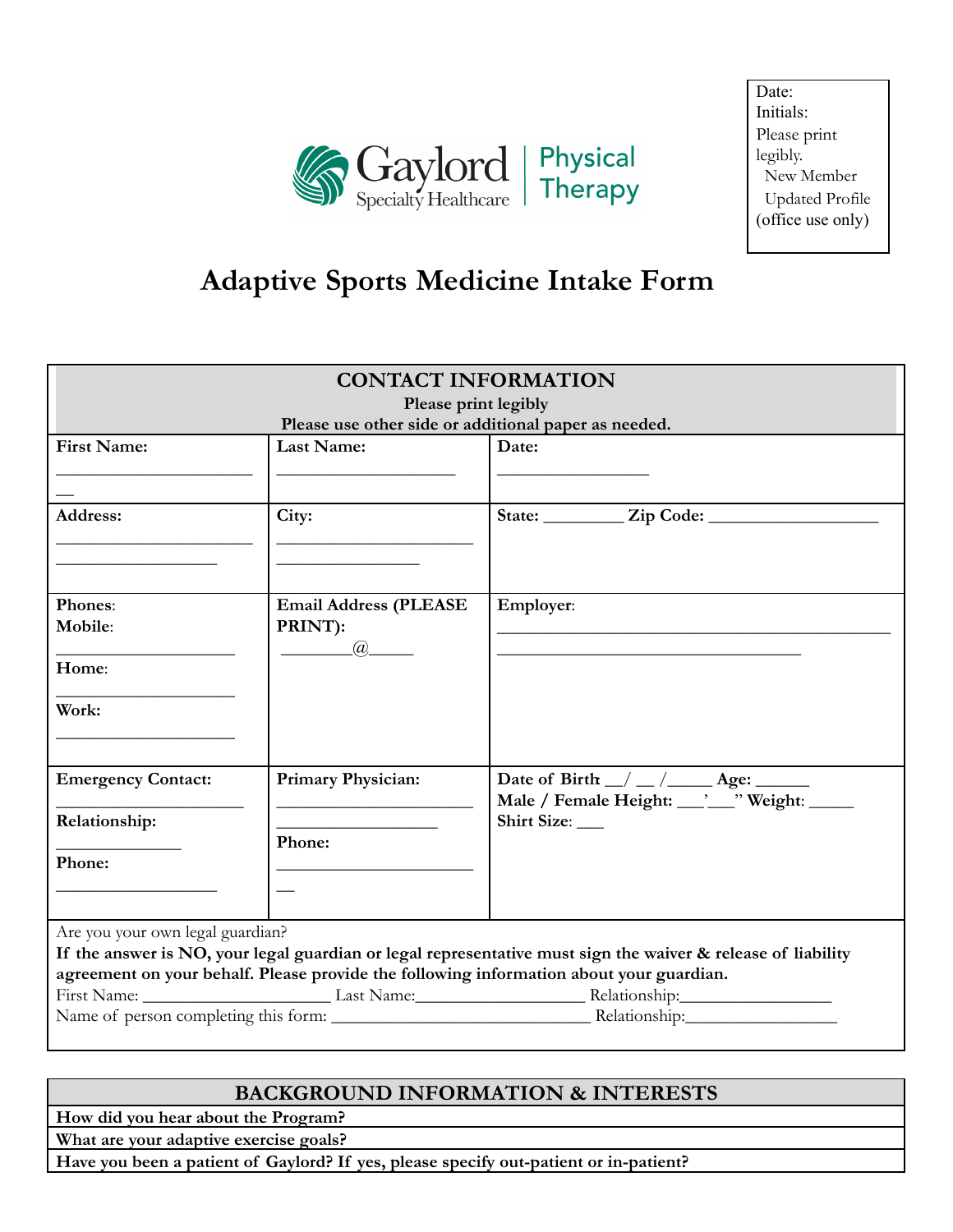| Have you participated in Gaylord's Sports Association?                                                                 |                                       |  |  |  |
|------------------------------------------------------------------------------------------------------------------------|---------------------------------------|--|--|--|
| Have you been exercising? If so, where?                                                                                |                                       |  |  |  |
| Do you have a service dog? Will you be bringing the dog to the program?                                                |                                       |  |  |  |
| I am Interested in the Following Exercise:                                                                             |                                       |  |  |  |
| $\Box$ Flexibility                                                                                                     | Group Strengthening Classes           |  |  |  |
| Endurance                                                                                                              | Individualized Training               |  |  |  |
| $\Box$ Strength                                                                                                        | Specialty Classes                     |  |  |  |
| $\Box$ Power                                                                                                           | $\Box$ Yoga                           |  |  |  |
|                                                                                                                        | $\Box$ Boxing                         |  |  |  |
|                                                                                                                        | $\Box$ Zumba                          |  |  |  |
|                                                                                                                        | Adaptive Sports with Gaylord's Sports |  |  |  |
|                                                                                                                        | Association                           |  |  |  |
| If you are interested in adaptive sports offered by Gaylord's Sports Association, please check all that apply:         |                                       |  |  |  |
| $\Box$<br>Archery                                                                                                      | Wheelchair Rugby                      |  |  |  |
| Boccia<br>❏                                                                                                            | $\Box$ Rock Climbing                  |  |  |  |
| Wheelchair Curling<br>❏                                                                                                | Skiing, Downhill                      |  |  |  |
| $\Box$<br>Cycling                                                                                                      | $\Box$ Sled Hockey                    |  |  |  |
| Fishing                                                                                                                | Wheelchair Tennis                     |  |  |  |
| Golf<br>❏                                                                                                              | Triathlon<br>❏                        |  |  |  |
| Kayaking                                                                                                               | $\Box$ Water Skiing                   |  |  |  |
|                                                                                                                        | $\Box$ Yoga                           |  |  |  |
| Other Sports of Interest:                                                                                              |                                       |  |  |  |
| Indoor Cycle Training                                                                                                  | Road Racing/Running                   |  |  |  |
| Sailing<br>$\Box$                                                                                                      | <b>Target Shooting</b>                |  |  |  |
| Seated Fencing<br>$\Box$                                                                                               | <b>Q</b> Cross Country Skiing         |  |  |  |
| Fitness/Strength Classes<br>$\Box$                                                                                     | Wheelchair Basketball                 |  |  |  |
| <b>SCUBA Diving</b><br>$\Box$                                                                                          | Rowing<br>$\Box$                      |  |  |  |
| Horseback Riding                                                                                                       | $\Box$ Swimming                       |  |  |  |
| Do you have intermediate or advanced level skills in any of the above activities? (pre-injury or post-                 |                                       |  |  |  |
|                                                                                                                        |                                       |  |  |  |
|                                                                                                                        |                                       |  |  |  |
| Would you like to learn more about the Gaylord Sports Association, adaptive sports program?                            |                                       |  |  |  |
|                                                                                                                        |                                       |  |  |  |
| If yes, we will share your contact information and a member of the Gaylord Sports Association staff will be in contact |                                       |  |  |  |

If yes, we<br>with you.

| <b>PRIMARY DIAGNOSIS</b><br>Date of Injury or Onset:                                                                 |                                                                                                                                                                                     |  |  |  |
|----------------------------------------------------------------------------------------------------------------------|-------------------------------------------------------------------------------------------------------------------------------------------------------------------------------------|--|--|--|
| <b>Spinal Cord Injury</b><br>$\mathbf{o}$<br>Level<br>$\Omega$<br>Complete<br>$\mathbf{o}$<br>Incomplete<br>$\Omega$ | Amputee<br>$\mathbf{o}$<br>Leg: Right or Left<br>$\mathbf{o}$<br>Arm: Right or Left<br>$\mathbf{o}$<br><b>Above Elbow</b><br>$\blacksquare$<br><b>Below Elbow</b><br>$\blacksquare$ |  |  |  |
| Traumatic Brain Injury<br>0                                                                                          | <b>Multiple Sclerosis</b><br>$\Omega$                                                                                                                                               |  |  |  |
| <b>CVA/Stroke</b><br>$\mathbf{o}$<br>Location<br>$\Omega$                                                            | <b>PTSD</b><br>$\Omega$                                                                                                                                                             |  |  |  |
| <b>Acquired Brain Injury</b><br>$\mathbf{o}$<br><b>Please Specify:</b><br>$\mathbf{o}$                               | Other Diagnosis (orthopedic, neurologic,<br>$\mathbf{o}$<br>spina bifida, cerebral palsy):<br>Please provide details<br>$\overline{O}$                                              |  |  |  |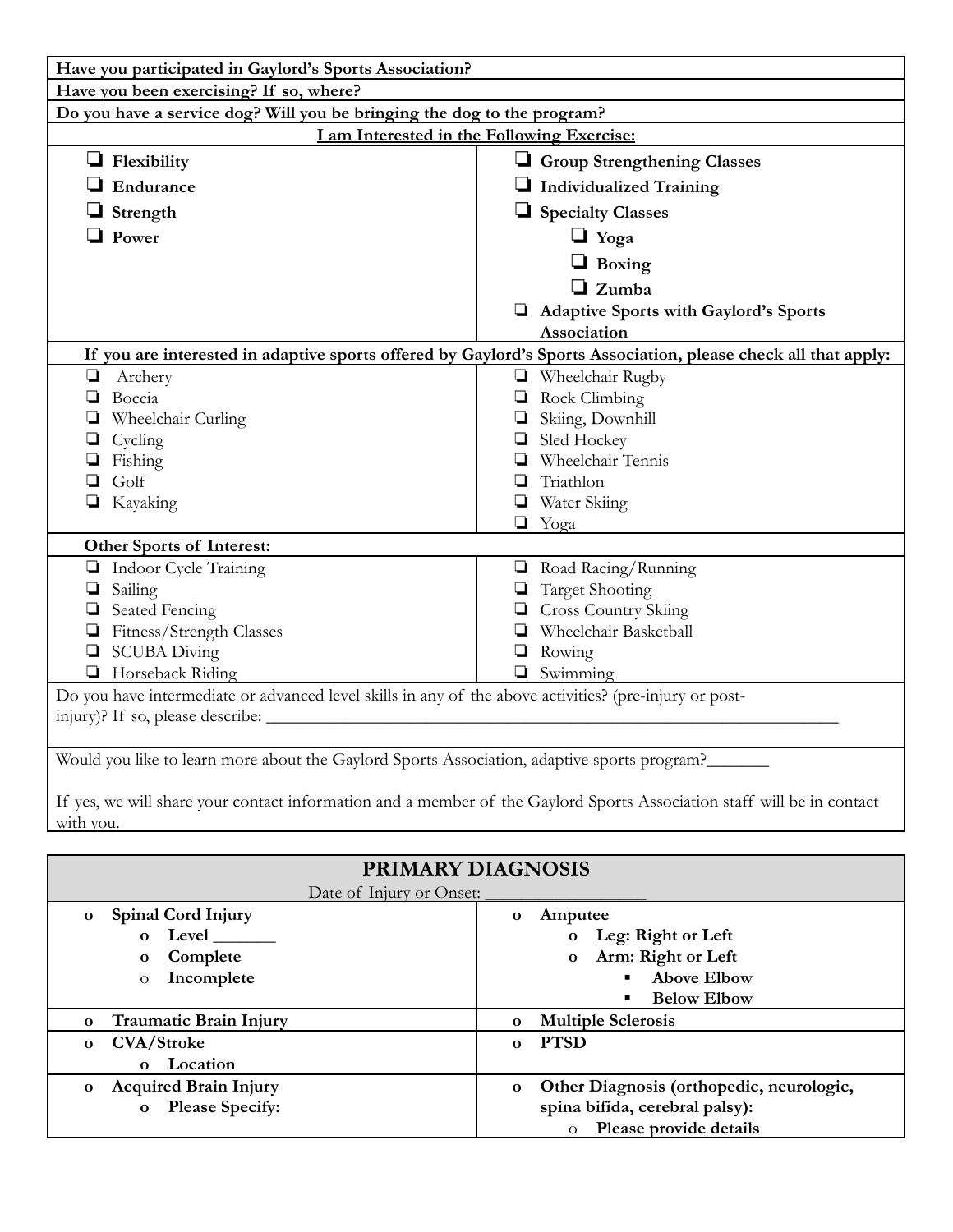| <b>MEDICAL HISTORY</b>                                                                               |                                                                |                               |  |  |  |
|------------------------------------------------------------------------------------------------------|----------------------------------------------------------------|-------------------------------|--|--|--|
| Please check if you have a history of any of the below items:                                        |                                                                |                               |  |  |  |
| <b>Anxiety/Panic Disorders</b>                                                                       | Asthma                                                         | Cancer                        |  |  |  |
| Readjustment issues since injury                                                                     | Prescribed blood thinners such as                              | <b>Pressure Ulcers</b>        |  |  |  |
| Chronic pain requiring narcotics                                                                     | Coumadin                                                       | <b>Acute Tuberculosis</b>     |  |  |  |
| Drug/Alcohol Use                                                                                     | <b>Cardiac Condition(Coronary</b><br>Heart Disease, Myocardial | <b>COPD/Pulmonary Disease</b> |  |  |  |
|                                                                                                      | infarction)                                                    | Hepatitis                     |  |  |  |
|                                                                                                      | <b>Heat Stroke</b>                                             | <b>Skin Infections</b>        |  |  |  |
|                                                                                                      |                                                                |                               |  |  |  |
|                                                                                                      |                                                                |                               |  |  |  |
| Autonomic Dysreflexia If yes, How frequently?/Last occurrence:___________________                    |                                                                |                               |  |  |  |
| Diabetes Type:____________                                                                           |                                                                |                               |  |  |  |
| Spinal Surgery Date:                                                                                 |                                                                |                               |  |  |  |
| Hospitalization within past year. If yes, Date and Reason: ______________________                    |                                                                |                               |  |  |  |
| Have you ever had seizures? Date of last seizure: _______________________________                    |                                                                |                               |  |  |  |
| Type of seizure (Focal, Grand Mal, Petite Mal): ___________ How frequently?_________________________ |                                                                |                               |  |  |  |
|                                                                                                      |                                                                |                               |  |  |  |

# **MEDICAL INFORMATION**

**Do you have ALLERGIES? Please List:**

**Do you have Dietary Requirements? Please Describe:**

**Do you SMOKE? (Please not that this program complies with Gaylord Hospital's No Smoking Policy)**

Are you currently taking any MEDICATIONS? If so, please list and indicate any pertinent side effects (please **attach a list if you need additional space):**

**Do you currently have any open wounds? If yes, please list location/stage/condition:**

**Do you have any Bladder or Bowel Adaptations (such as a catheter or leg bag)? Please list:**

Do you require an attendant (to assist you)? If YES, will you bring someone to assist you? (We are not able to **provide assistance with personal care needs)**

Are you able to obtain a doctor's note for participation in this program? (A doctor's note may be required based **on medical history or requirements for participation in specific activities)**

## **PHYSICAL FUNCTIONING**

**Do you use a wheelchair for mobility? If yes, what type (manual, power)? \_\_\_\_\_\_\_\_\_\_\_\_\_\_\_\_**

**Do you require assistance for wheelchair mobility? \_\_\_\_\_\_\_\_\_\_\_\_\_\_\_\_\_\_\_\_\_\_\_\_\_\_\_\_\_\_\_\_\_\_\_\_\_\_\_\_\_\_\_\_\_\_\_**

**Do you use an assistive device(s) for mobility? If yes, what type (cane, walker)?\_\_\_\_\_\_\_\_\_\_\_**

**Do you use other adaptive equipment for mobility? If yes, please specify:\_\_\_\_\_\_\_\_\_\_\_\_\_\_\_\_\_\_\_\_\_\_\_\_\_\_\_\_\_\_\_**

Do you require assistance to transfer yourself from one surface to another, such as into a vehicle or onto the **floor? If yes, please describe: \_\_\_\_\_\_\_\_\_\_\_\_\_\_\_\_\_\_\_\_\_\_\_\_\_\_\_\_\_\_\_\_\_\_\_\_\_\_\_\_\_\_\_\_\_\_\_\_\_\_\_\_\_\_\_\_\_\_**

**Do you have any difficulty breathing?**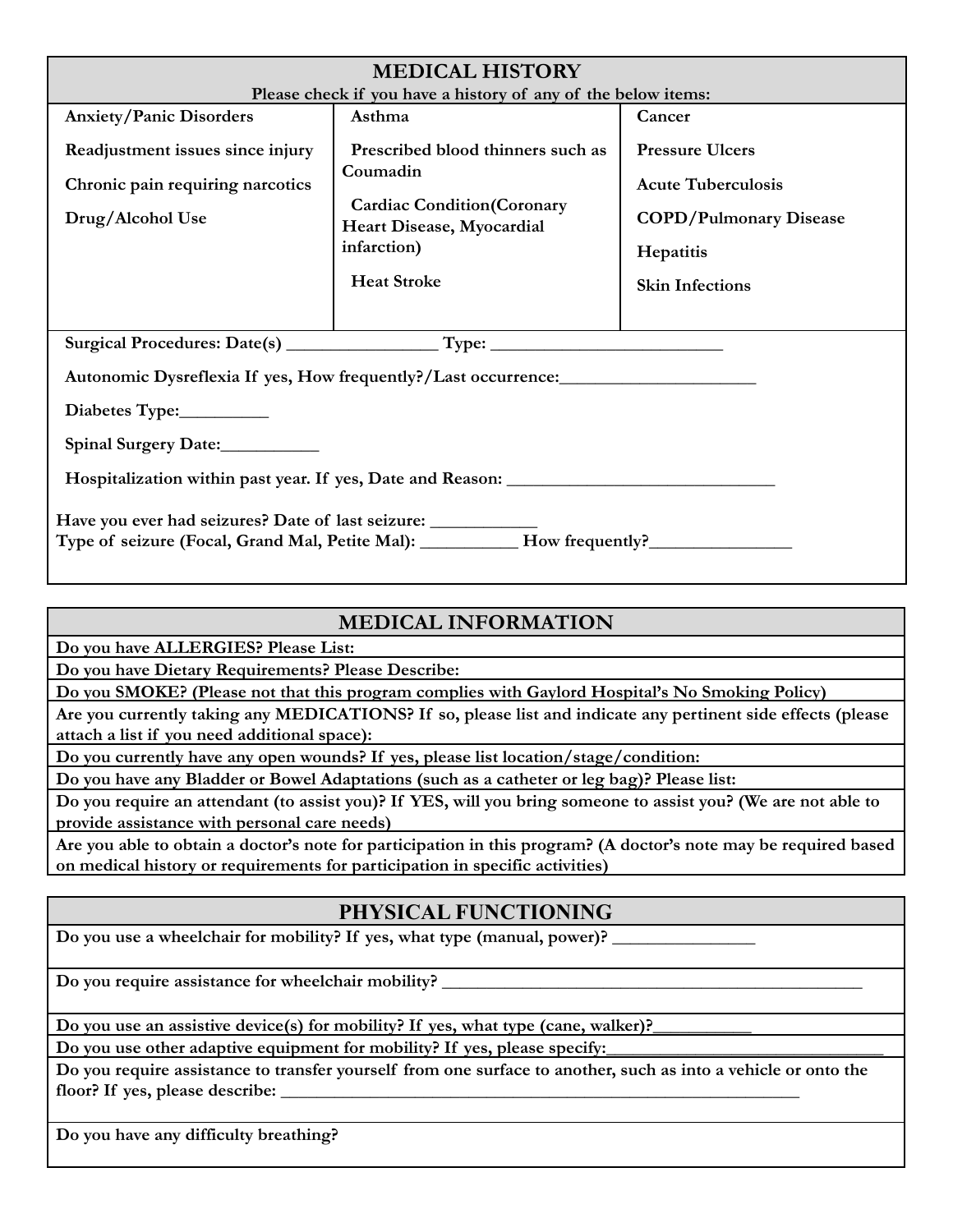**Do you need to limit your activities for any reason? Please describe: \_\_\_\_\_\_\_\_\_\_\_\_\_\_\_\_\_\_\_**

**Do you participate in any exercise program? Please describe: \_\_\_\_\_\_\_\_\_\_\_\_\_\_\_\_\_\_\_\_\_\_\_**

**Do you have limited range of motion? Please indicate location and describe:\_\_\_\_\_\_\_\_\_\_\_\_\_\_\_\_\_\_\_\_\_\_\_\_\_\_\_\_\_\_\_\_\_\_\_\_\_\_\_\_\_\_\_\_\_\_\_\_\_\_\_\_\_\_\_\_\_\_\_\_\_\_\_\_\_\_\_\_\_\_\_\_\_\_\_\_\_\_**

**How would you describe your endurance: Excellent, Good, Fair, or Limited (please circle one)**

Do you have impaired strength, muscle tone, spasticity, or paralysis? If yes, indicate affected area and describe: **Do you have difficulty with balance? Describe:**

**Do you have any difficulties with feeling hot or cold normally?**

#### **VISION & HEARING**

**Do you wear glasses?**

**Do you wear contact lenses?**

**Please mark any of the following that are true about your vision:**

- **o Legally blind (best corrected <20/200ou)**
- **o Totally blind**
- **o Double vision**
- **o Visual Field Loss, Please Describe:**

**o Other Visual Problems (Perceptual, Depth, Neglect, etc): Please describe:**

**Do you have a hearing impairment? Please Explain:**

**If so, please specify:**

- **o Left Ear Affected**
- **o Right Ear Affected**
- **o Both Ears Affected**
- **o Do you use a hearing aide?**

#### **COMMUNICATION**

**Do you have any difficulty making needs known to instructor? Do you have difficulty speaking or communicating?**

**Do others have difficulty understanding you?**

**Do you have difficulty remembering things?**

**Do you have difficulty in learning new things?**

**Do you have difficulty following directions? If yes to any of these questions, PLEASE EXPLAIN:**

**Do you use non-verbal communication? If Yes, which type: \_\_\_\_\_\_\_\_\_\_\_\_\_\_\_\_\_\_\_\_\_\_**

**\_\_\_\_\_\_\_\_\_\_\_\_\_\_\_\_\_\_\_\_\_\_\_\_\_\_\_\_\_\_\_\_\_\_\_\_\_\_\_\_\_\_\_\_\_\_\_**

## **BEHAVIOR/EMOTIONS**

Are you ever impulsive?

Do you become easily frustrated?

Do you become angry easily?

Do you ever physically or verbally lose control?

If yes, please describe in detail:

What are the best ways to help you gain control? \_\_\_\_\_\_\_\_\_\_\_\_\_\_\_\_\_\_\_\_\_\_\_\_\_\_\_\_\_\_\_\_